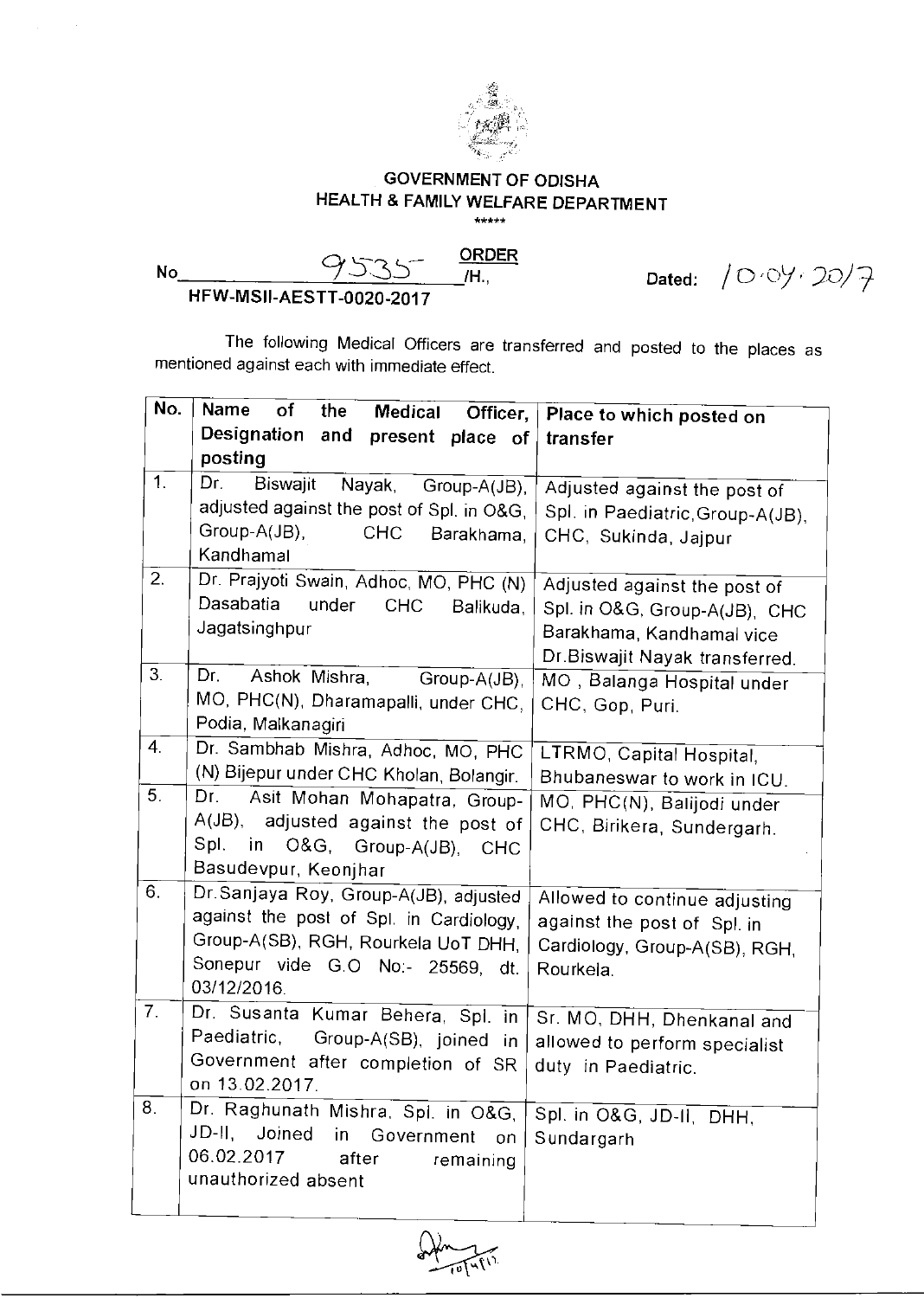| 9.  | Dr. Monalisa Panda, Group-A(JB),<br>Government<br>after<br>in<br>Joined<br>completion of SR(Physiology).                                                                                              | LTRMO, DHH, Koraput                                                                                |
|-----|-------------------------------------------------------------------------------------------------------------------------------------------------------------------------------------------------------|----------------------------------------------------------------------------------------------------|
| 10. | Dr. Ratikanta Sahoo, LSAS, Group-<br>A(JB), adjusted against the post Spl.<br>Medicine, Group-A(JB), CHC,<br>in<br>Khalikota, Ganjam                                                                  | Adjusted against the post of<br>Spl. in Paediatric, Group-A(JB),<br>CHC, Kesinga, Kalahandi        |
| 11. | Dr. Barda Kanta Mishra, (Spl. in<br>Ophth. JD-II), DMO, Raygada UoT<br>to DHH, Nabarangapur vide G.O No:-<br>24495, dt. 16/11/2015                                                                    | Allowed to continue as DMO,<br>Rayagada                                                            |
| 12. | Dr. Gopal Chandra Pattanaik, (Spl. in<br>Surgery), Sr. MO, SDH, Chhatrapur,<br>UoP to DHH, Baripada on promotion<br>the rank of JD Level-II<br>vide<br>to l<br>Notification No. 15749, dt. 27/07/2016 | Adjusted against the post of<br>Spl. in Medicine, JD-I, City<br>Hospital, Berhampur                |
| 13. | Sitasis,<br>SMO,<br>$S_{\cdot}$<br>SDH,<br>Dr.<br>Bhanjanagar, Ganjam                                                                                                                                 | Health Officer, Berhampur<br>Municipal Corporation,<br>Berhampur, Ganjam                           |
| 14. | Dr. Gangadhar Sahu, Spl. in Surgery,<br>JD-II, DHH, Kalahandi                                                                                                                                         | ADMO(Med) Kalahandi                                                                                |
| 15. | Dr. Prasanta Kr. Nayak, Group-A(JB),<br>MO, PHC(N), Subalaya under SDH,<br>Birmaharajpur, Sonepur                                                                                                     | Services placed under H&UD<br>Department for posting as Health<br>Officer, Puri Municipality, Puri |
| 16. | Dr. Amarendra Nath Mohanty, JD-II,<br>ADMO(PH), Puri                                                                                                                                                  | Adjusted against the post of JD-I,<br>(CDMO), DHH, Malkangiri                                      |
| 17. | Dr. Rakesh Keshari Swain, Adhoc,<br>adjusted against the post of Sr. MO,<br>DHH, Koraput                                                                                                              | MO, Sahidnagar Zonal<br>Dispensary, Bhubaneswar.                                                   |
| 18. | $JD-H$ ,<br>Das,<br>Pitambar<br>Ex-<br>Dr.<br>Ganjam<br>ADMO(PH),<br>UoT<br>DHH.<br>Kandhamala adjusting against the post<br>of Spl. in Orthopaedics, JD-II vide G.O.<br>No:- 26573/H, dt. 16.12.2015 | ADMO (PH) Puri                                                                                     |
| 19. | Amitav<br>State<br>Dr.<br>Das, MAE,<br>Epidemilogist,<br>OSACS,<br>Odisha,<br><b>Bhubaneswar</b>                                                                                                      | LTRMO, Khurda and deployed to<br>work in OSACS, Bhubaneswar as<br>State Epidemilogist.             |
| 20. | Dr, Trilochan Pradhan, Sr.MO, DHH,<br>Angul                                                                                                                                                           | DTO, Angul                                                                                         |
| 21. | Dr. Sudhansu Sekhar Satpathy, Spl. in<br>Paediatric, JD-II, Capital<br>Hospital,<br>Bhubaneswar                                                                                                       | Adjusted against the post of<br>Spl. in Paediatric, JD-I, Capital<br>Hospital, Bhubaneswar         |

By order of the Governor

 $\mathbf{i}$ 

 $\bar{\phantom{a}}$ 

l,

 $\Omega_{\rm max}$ Ioint Secretary to Government